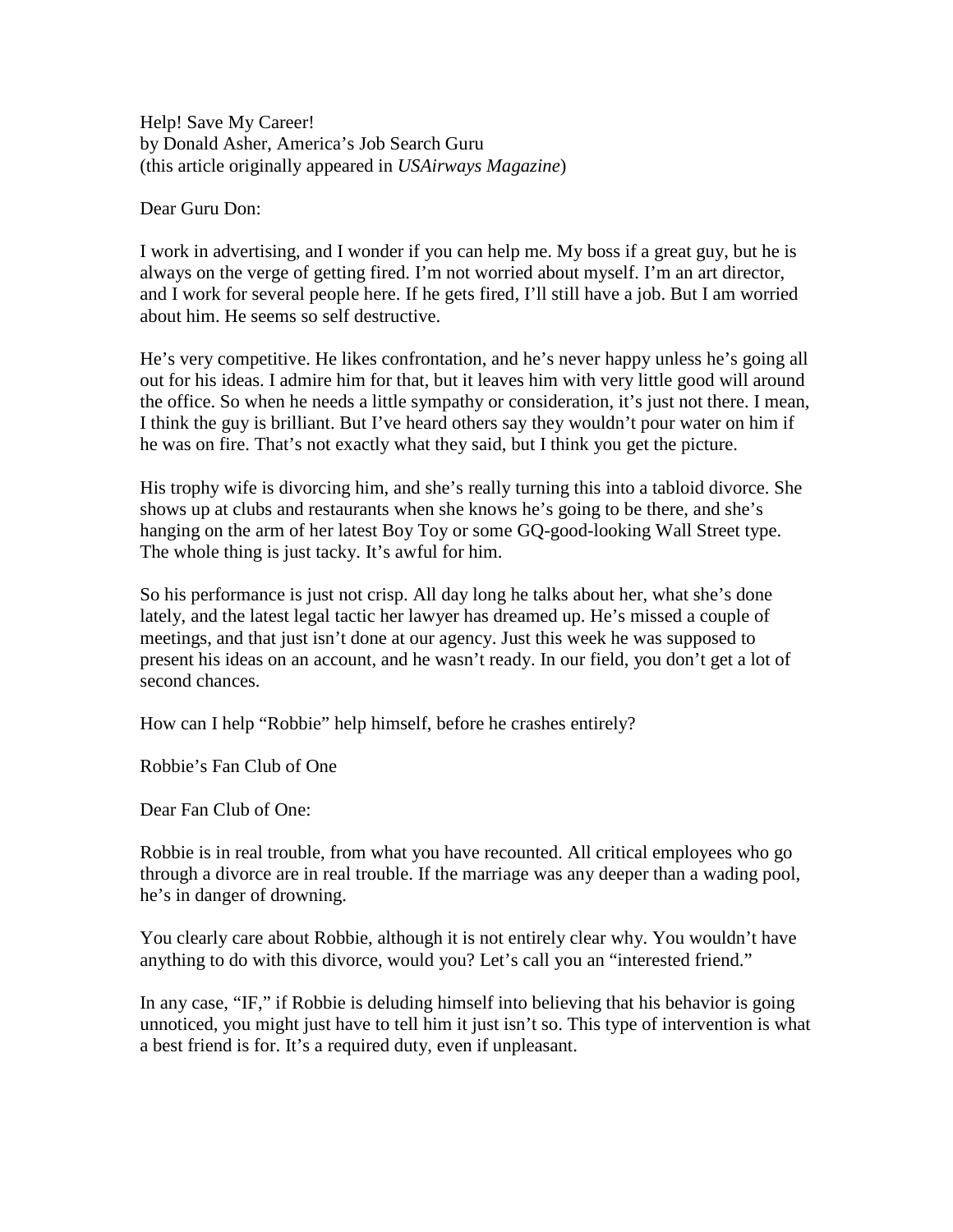Here's the biggest problem: Being the bearer of this type of bad news can cost you plenty. If Robbie loves his denial more than he loves you, you could find yourself in big trouble fast. That's a risk for you to calculate.

Now let's address Robbie's problems. Many employers have what are called employee assistance programs, or EAPs. These are designed to help valuable employees survive a rough patch, such as a divorce or a substance-abuse crisis.

If your agency has no EAP, then Robbie needs to seek outside therapy ASAP. If he has some kind of old fashioned phobia to psychotherapy or executive coaching, perhaps you need to paint a picture of how much time he'll have to worry about his divorce while he is unemployed. That's what's next for him if he doesn't do something soon.

Even a vacation might give Robbie a chance to reassess his priorities. The norm in advertising is to take short vacations, but he could use at least a couple of weeks to decide if he wants to keep his job, or not.

Finally, this is a lesson for everybody: Being nice to people at work is like money in the bank. You never know when you'll make an egregious gaffe, or fail at a critical assignment or, for that matter, get a divorce. If you have good will at work, people will help you get through it. Then you won't be the focus of a fan club of one or, heaven forfend, a fan club with no members at all.

\*\*\*\*\* SIDEBAR \*\*\*\*\*

Career Tip of the Month

Some Employees Are Too Valuable to Fire

Ways to Save an Employee:

- 1. Assign an executive coach to help the employee improve.
- 2. Bring in an organization development consultant.
- 3. Refer the employee to EAP.
- 4. Send them to rehab, if that's the problem.
- 5. Set clear expectations, preferably in writing.
- 6. Be extremely consistent re acceptable behavior.
- 7. Warn the employee verbally, with H.R. officer present.
- 8. Reprimand the employee in writing.

If all this doesn't work, go ahead and fire them.

## \*\*\*\*\* END SIDEBAR \*\*\*\*\*

Question #2: [Note to Ed.: this is the second half of the article you cut in two, and I added the above material to make a new article.]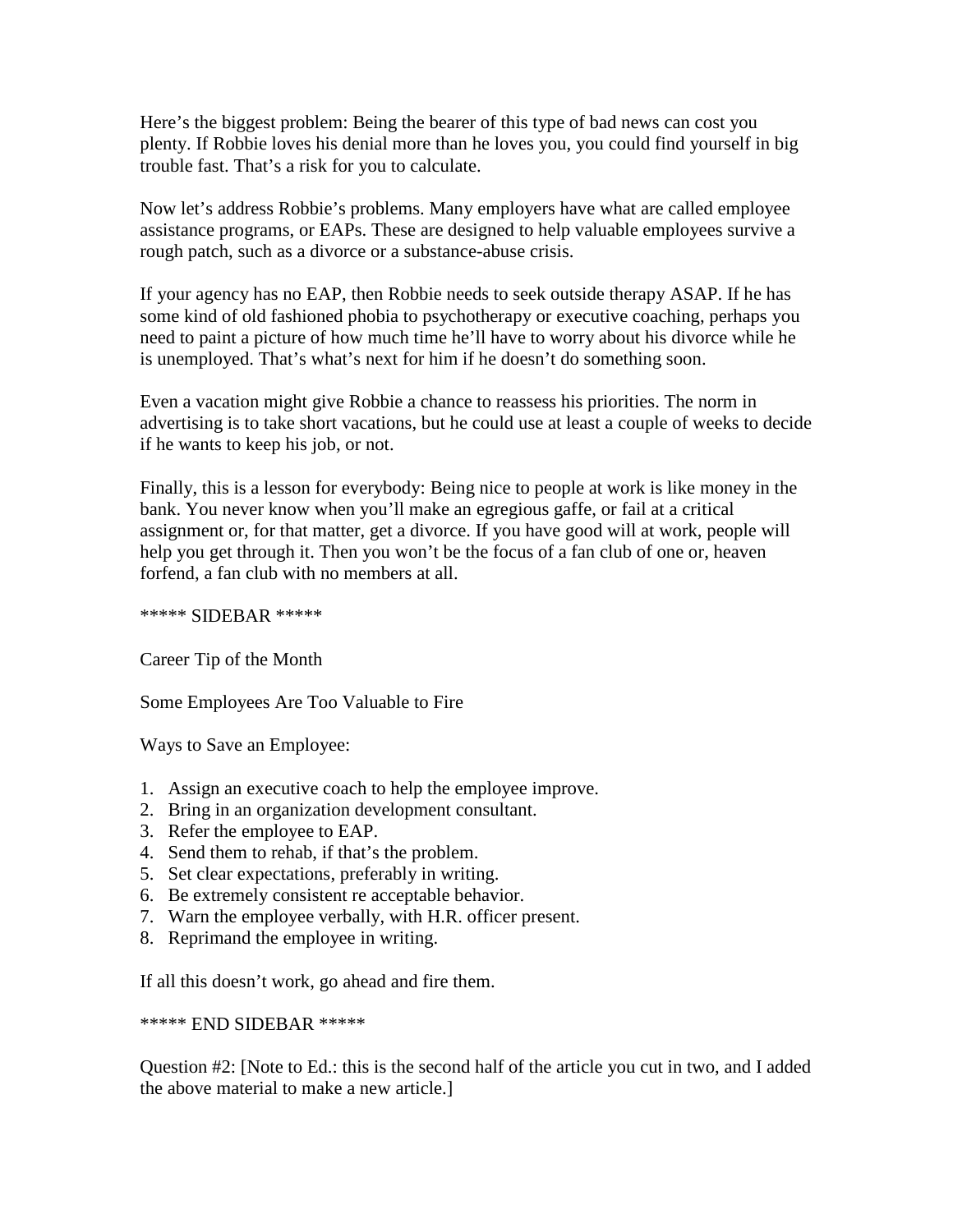Dear Guru Don:

I feel that I'm going through a career crisis. I have bachelor's degree in accounting. Right after college I worked for two years as an accountant then six as an auditor. Right after I passed my CPA exam, I got laid off.

This layoff impacted my self-esteem and career path. I decided to go for a certificate in programming, and then found a job as a programmer analyst. I've been in the same position for the past ten years with no advancement. I'm 42 and don't have a passion for programming anymore. I want to go back to accounting because:

1. I am burned out on learning so many programming languages and updates.

- 2. The outsourcing of IT jobs makes my future look somewhat bleak.
- 3. Most programming jobs are contracting instead of full time.

Is it impossible to go back to accounting? I haven't been in the market for the past 10 years, but I'd really like to look for an accounting job. Is this a reasonable goal? What should I do?

Sign me,

Maria in Cubicle 12-G

Dear Maria:

Go for it! Accounting is waiting for you, but you'll have to use a little strategy to get there. For one thing, if you've skipped ten years of continuing education, you'll probably have to retake your CPA exams, but maybe not right away. First you have to break out of programming and back into the accounting arena.

There is a career management concept called "bouncing," and that is what you must do. Think of using a Pogo stick to advance your career. Instead of plodding along, you need to bounce along, perhaps starting as a bookkeeper, then returning to public accounting as a clerk, then passing your CPA exams again, and then serving as a CPA. The key is that you may need to switch employers several times in order to get where you belong. Why? People who see you as a bookkeeping clerk are never going to see you as a certified accountant. And you can't afford to get stuck again for another ten years! This is the same technique used by mothers returning to the workforce after childcare, and prisoners released after serving their debts to society (which makes for an odd juxtaposition).

To break into bookkeeping, or some other non-CPA form of financial services, you'll need to bypass the whole applying-for-a-posted-opening type of job search. You need to learn how to network your way into an opportunity, which will be covered in greater detail in next month's column (so you'll have to fly USAirways again soon!). See you next month!